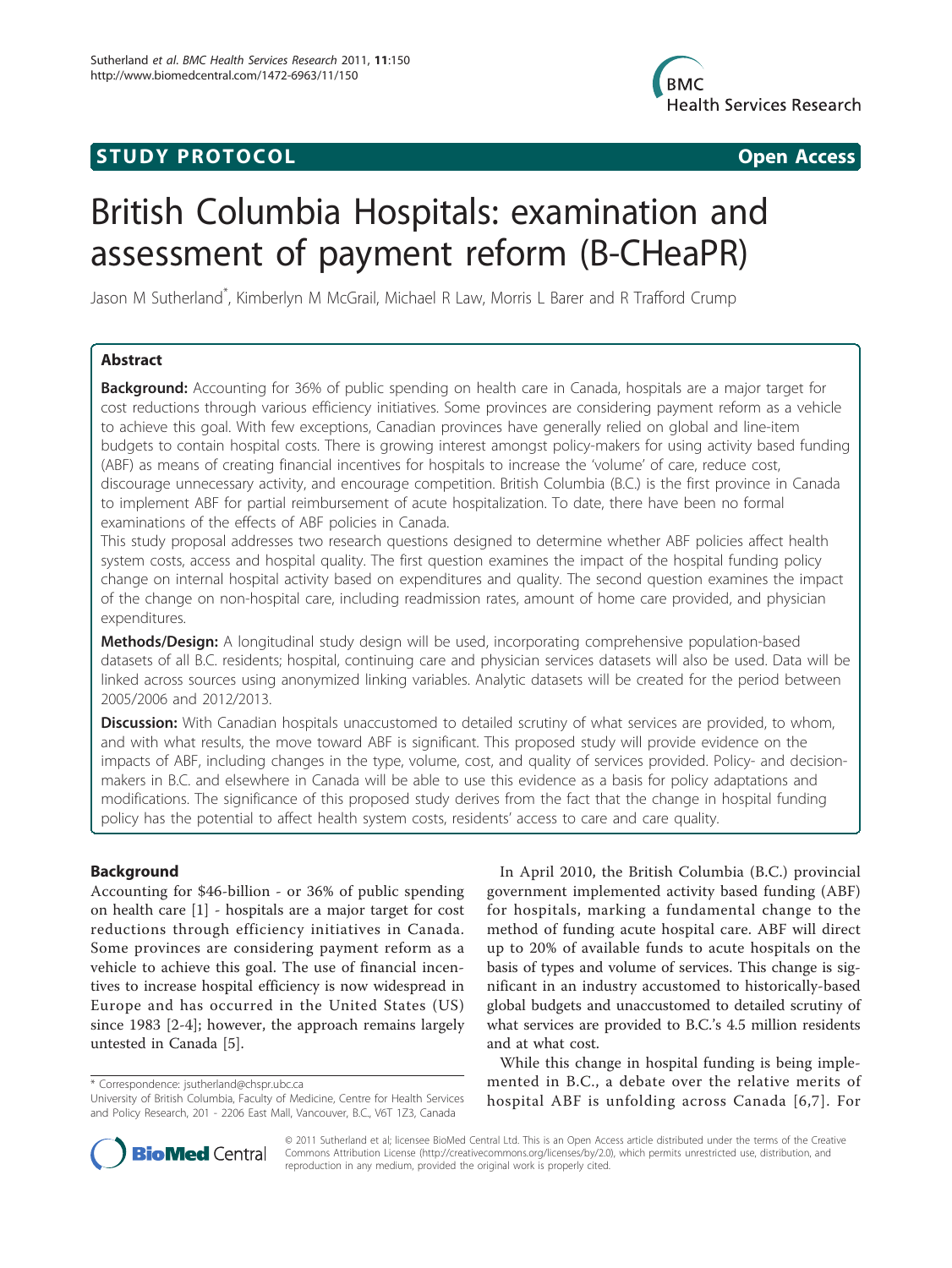example, the Canadian Medical Association and the B. C. Medical Association have recently staked positions supportive of ABF [[8-10](#page-6-0)], although support for ABF among the medical community is mixed [[11](#page-6-0),[12](#page-6-0)]. The Canadian Nurses Association supports an increasing emphasis on output measurement [[13](#page-6-0)] but falls short of endorsing ABF, while other groups are calling for more comprehensive baseline data [[14](#page-6-0)]. Although there has been no formal examination of the effects of ABF policies in Canada - in part because B.C. is the first province to adopt ABF for acute hospitals on a large scale - several other provinces are considering adopting similar funding models.

This project will provide an evidence base on the impacts of ABF, including changes in the type, volume, cost, and quality of services provided. Policy- and decision-makers in B.C. and elsewhere in Canada will be able to use this evidence as a basis for policy adaptations and modifications.

# Rationale

## What is Activity Based Funding?

In B.C., regional Health Authorities (HA) are responsible for providing health services to their region's population. The HAs derive their operating revenue from multiple sources, though the vast majority is provided by the provincial government [[15](#page-6-0),[5\]](#page-6-0). Provincial funds are allocated to HAs through a mix of: 1) block operating grants (which are historically- and population-based, independent of the volume and type of activity provided to the region's residents), 2) targeted line items linked to specific policy objectives, and 3) to a very minor degree, pay for performance initiatives [[16\]](#page-6-0). Health authorities then allocate from their block grants to the various community-based providers (excluding physicians) in their regions, with a significant portion of those resources going to acute care hospitals.

ABF is a variant of fee-for-service in which funds are allocated based on the volume and type of services provided, including considerations of patient case-mix. ABF is an alternative to the traditional Canadian block operating grant funding for hospitals but has been widely used outside of Canada for some time now [[2-4](#page-6-0)]. A small-scale implementation in Canada was abandoned by the Ontario Ministry of Health and Long-Term Care [[17\]](#page-6-0) in 2007 due to poor data quality [[18](#page-6-0),[19](#page-6-0)] and lack of support across affected stakeholders. In the B.C. program, as an addition to a base block grant, a portion of hospital funding will flow based on the number of cases, with remuneration adjusted for the mix of patient diagnoses and the services and procedures provided to those patients.

### Information Base for Supporting ABF

The success of ABF is critically linked to the ability to measure 'weighted' hospital output accurately. Methods for characterizing hospital output according to the patients' mix of clinical conditions and interventions have become common and are known as case mix adjustments. The most popular method is diagnosis related groups, or DRGs [\[20\]](#page-6-0), though variants of DRG have been developed, each customized to address local policy and health delivery characteristics and objectives [[21,22](#page-6-0)]. In Canada, all acute inpatient discharge data submitted to the Canadian Institute for Health Information's (CIHI) Discharge Abstract Database (DAD) are case-mix-adjusted using their Case Mix Group (CMG+) methodology [\[23\]](#page-6-0). Case mix adjustment is important since it weights hospital discharges according to their expected relative use of resources (and therefore cost). Each CMG+'s expected relative cost is represented by a resource intensity weight (RIW). As the length of stay has no bearing on the RIW value assigned (with minor exceptions for patients with exceptionally long lengths of stay), the incentive is to shorten lengths of stay in order to keep actual costs below the RIW-based casespecific relative amounts.

The veracity of weighting hospital output by RIW is contingent on accurately reported clinical data. CIHI's clinical chart re-abstractions have shown that Canadian hospitals have modified their clinical coding behaviour to maximize RIWs even in the absence of direct financial incentives to do so [\[18,19](#page-6-0)]. This behavior introduces an additional challenge to our study and requires us to be able to differentiate actual changes in activity mix as a result of the changing financial incentives from apparent changes in activity mix that are merely shifts in coding practices.

## Gaps in knowledge

The introduction of payment tied to particular types of activity represents a major change in hospital payment policy in Canada. We lack a knowledge base in Canada regarding the actual effects of these policies; and the (also relatively sparse) lessons from other health care systems cannot be necessarily generalized to the Canadian context. The natural experiment that is unfolding in B.C. thus provides an important opportunity to examine whether the theoretical incentive effects of ABF for hospitals, tied to efficiencies sought by B.C.'s Ministry of Health Services (MoHS), will actually materialize.

This project also provides a first-ever opportunity to examine the subsequent impact of ABF on the non-hospital sector. From a policy perspective, our results will provide as close to real-time impact information to B.C. decision makers as is possible in the world of health services research regarding the effects of ABF on costs, quality and access to care for residents.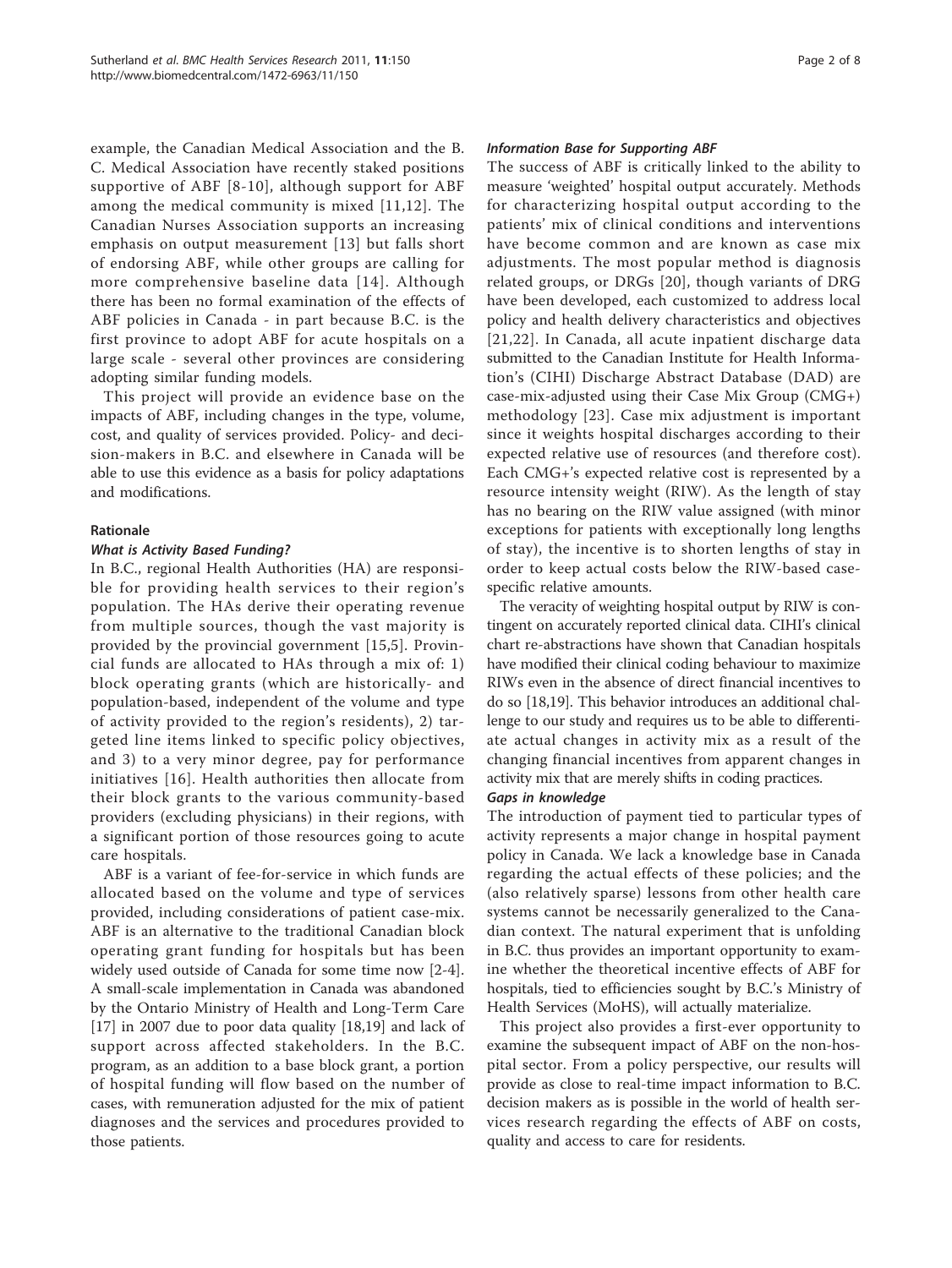# <span id="page-2-0"></span>Study Objective

The primary objective of this study is to examine the impact of ABF on acute care hospitals and related services in B.C. This objective will be fulfilled by meeting two specific aims.

Aim 1: To measure internal (to the hospital) changes resulting from the shift toward ABF. In a longitudinal analysis of observational data, we will measure whether and how hospitals respond to the changed financial incentives. Related hypotheses include:

Hypothesis 1.1: Lengths of stay will decrease and case mix adjusted volume of patients will increase from baseline levels. We will test for changes in trend over time.

Hypothesis 1.2: There will be changes in in-hospital quality measures (mortality and adverse events) for specific conditions that are characterized by their variability in clinical utilization patterns. We will test for changes in trend over time.

Hypothesis 1.3: Hospitals' expenditures will increase from baseline levels. We will construct a model to detect changes in trend over time of hospital expenditures.

Aim 2: To measure external (to the hospital) changes. In a longitudinal analysis of observational data, we will measure whether other components of the health care system are affected by the shift toward ABF. Related hypotheses include:

Hypothesis 2.1: There will be an increase in 30 day readmission rate, rate of admissions from emergency department (ED) and rate of admissions for ambulatory sensitive conditions, all indicators of sub-optimal acute care. We will test for an increase in the rates over time.

Hypothesis 2.2: There will be an increase in the number of new home care patients subsequent to being discharged from acute care. We will construct a model to detect changes in the trend of: 1) new home care patients over time and 2) readmissions to acute care from home care over time.

Hypothesis 2.3: There will be an increase in expenditures on physician services. We will test for an increase in physician expenditures over time.

## Methods/Design

#### Design

This study has been approved by the University of British Columbia's Research Ethics Board.

#### Aim 1

We do not expect ABF to affect all patient types uniformly. Conditions for which patterns of care are well defined are expected to be invariant to hospital funding incentives. Accordingly, we will map all hospitalizations into one of three 3 care types; supply sensitive care, preference sensitive care and evidence-based care. The rationale for stratifying analyses into these 3 categories is that utilization intensity has been shown to vary by condition, region and clinician preference [[24](#page-6-0)]. For each stratum, the change in the average length of stay and number of discharges is expected to vary (as shown in the  $2<sup>nd</sup>$  column of Table 1).

In addition to overall case mix adjusted volume and day surgery volume, we will calculate average lengths of stay for case mix adjusted volume of patients for each condition listed in the third column of Table 1. We will use ICD-10-CA codes underlying the CMG; a strategy for identifying hospitalizations that ensures that the conditions identified in Table 1 are the primary reason for hospitalization (and removes patients whose hospitalization is for reasons other than those listed).

In-hospital quality and outcomes as a result of a shift to ABF will be monitored in B.C. and shared with the MoHS. Based on broadly accepted in-hospital quality indicators [[25\]](#page-6-0), our hospital quality indicators will be mortality rates for selected medical and surgical patients (shown in Table [2\)](#page-3-0), overall mortality rates plus the number of patient safety and adverse events [\[26\]](#page-6-0).

Hospital mortality rates will be calculated as the number of inpatient deaths relative to the number of separations for the conditions listed in Table [2.](#page-3-0) Methods for calculating mortality rates for surgical patients are based on the Leapfrog Group's evidence-based hospital referral (EBHR) standards for surgery, while mortality rates for medical conditions are based on low mortality patient

|               | Table 1 Expected response of hospitals to ABF by type of |  |  |  |
|---------------|----------------------------------------------------------|--|--|--|
| care provided |                                                          |  |  |  |

| Care Type                      | <b>Expected</b><br>Response | <b>Reason for</b><br>Hospitalization |  |
|--------------------------------|-----------------------------|--------------------------------------|--|
| <b>Supply Sensitive</b>        | Some Response               | Congestive heart failure             |  |
|                                |                             | Cancer                               |  |
|                                |                             | Chronic lung disease                 |  |
| Preference<br><b>Sensitive</b> | Unknown                     | Benign prostatic<br>hypertrophy      |  |
|                                |                             | Hip replacement                      |  |
|                                |                             | Knee replacement                     |  |
| Evidence-based<br>Care         | None                        | Appendectomy                         |  |
|                                |                             | Leg fracture                         |  |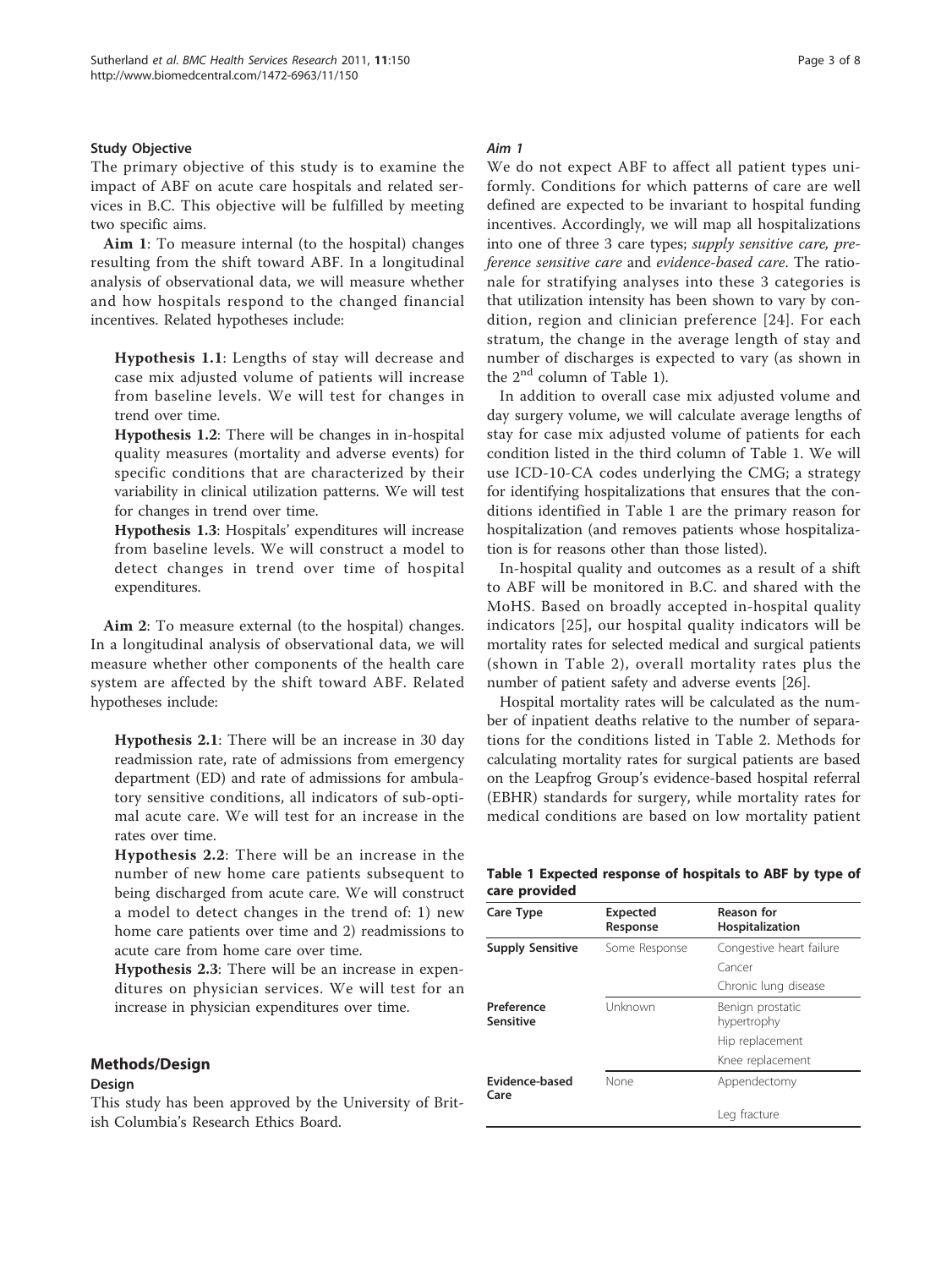<span id="page-3-0"></span>Table 2 Conditions for calculating age, sex and risk adjusted in-hospital mortality rates

| <b>Type</b> | <b>Title</b>                | <b>Method for Identifying Cases</b> |
|-------------|-----------------------------|-------------------------------------|
| Medical     | Acute myocardial infarction | ICD-10-CA codes                     |
|             | Congestive heart failure    |                                     |
|             | Stroke                      |                                     |
|             | Gastrointestinal hemorrhage |                                     |
|             | Pneumonia                   |                                     |
| Surgical    | Esophageal resection        | CCL codes                           |
|             | Pancreatic resection        |                                     |
|             | Carotid endarterectomy      |                                     |
|             | Craniotomy                  |                                     |
|             | Hip replacement             |                                     |

groups [[27\]](#page-7-0) for which mortality is an unexpected outcome. We will adjust hospital mortality rates for differences between hospitals of age, sex and risk profiles of patients [\[28,29\]](#page-7-0).

We will also calculate in-hospital event rates, representing unintended injuries or complications of care [[30\]](#page-7-0) per volume of surgical separations and analyze changes in trend over time. These rates include: post operative sepsis (surgical site infection); post operative thrombo-embolism; and repeat trips to the OR. These quality indicators are commonly applied and can be readily computed with B.C.'s hospital separation data.

Finally, we will adjust hospital expenditure data to control for factors associated with price inflation over time, such as labour contract increases, in order to isolate ABF-related changes in expenditures.

## Aim 2

Since all segments of the health care system are intertwined, even if funding streams are not, this study provides a first-ever opportunity to develop knowledge regarding the non-hospital consequences of ABF. To examine health system effects, we will calculate three categories of indicators: early discharge from hospital (resulting in readmission to hospital); access to care; and

(inappropriate) admissions for ambulatory care sensitive conditions (see Table 3).

Using hospital data for all three categories of indicators, we will measure the association between rates of acute hospital readmissions and ABF. We will look for evidence of a change in 30 day hospital readmission rates for all causes, acute myocardial infarction (AMI) and prostatectomy discharges. Risk adjusted AMI readmission rate has been linked to the types of drugs prescribed at discharge, post-discharge therapies and the quality of follow-up care, whereas prostatectomy readmission rates provide one measure of follow up care [[31](#page-7-0),[32](#page-7-0)]. These indicators are often used to signal tooearly discharge. We will use ICD-10-CA diagnosis and Canadian Classification of Health Interventions (CCI) procedure codes to identify patients.

We will calculate indicators of system level effects on access: the rate of admissions from emergency department and the risk-adjusted rate of hip fracture in patients aged 65 and older who underwent hip fracture surgery on the day of admission or the next day. Increases in hospitals' emergency department utilization are linked to (less) availability of out-of-hospital care while delayed hip fracture surgery has been associated with a lack of resources, physician unavailability and other issues related to access to care [[31](#page-7-0)].

We will calculate rates of hospital admissions for two ambulatory sensitive conditions: dehydration [[33](#page-7-0)] and diabetes mellitus [\[33](#page-7-0)]. We believe changes in these rates are important signals of care quality and potentially negative implications for quality of life [\[34](#page-7-0)]. We are selecting these two conditions due to their broad use plus our ability to derive these indicators from B.C.'s hospital separation data. We will use the ICD-10-CA diagnoses to identify these patients.

Previous studies have not rigorously examined the non-hospital effects of changing acute hospital payment methods, and it is not known how the change to ABF will affect the demand for home care or the ability to maintain high quality home care services. We will

Table 3 Indicators of early discharge, access and admissions for ambulatory care sensitive conditions

| Impact                                  | Condition                                                                              | Level of<br>Reporting |
|-----------------------------------------|----------------------------------------------------------------------------------------|-----------------------|
| Readmission                             | All Cause                                                                              | Hospital              |
|                                         | Acute myocardial infarction                                                            | Hospital              |
|                                         | Prostatectomy                                                                          | Hospital              |
| Access                                  | Emergency department admission rate Hip fracture surgery within 2 days of<br>admission | Hospital              |
|                                         | Hip fracture surgery within 2 days of admission                                        | Hospital              |
| Ambulatory care sensitive<br>conditions | Dehydration: hospital admission rate                                                   | Health Authority      |
|                                         | Diabetes mellitus: hospital admission rate                                             | Health Authority      |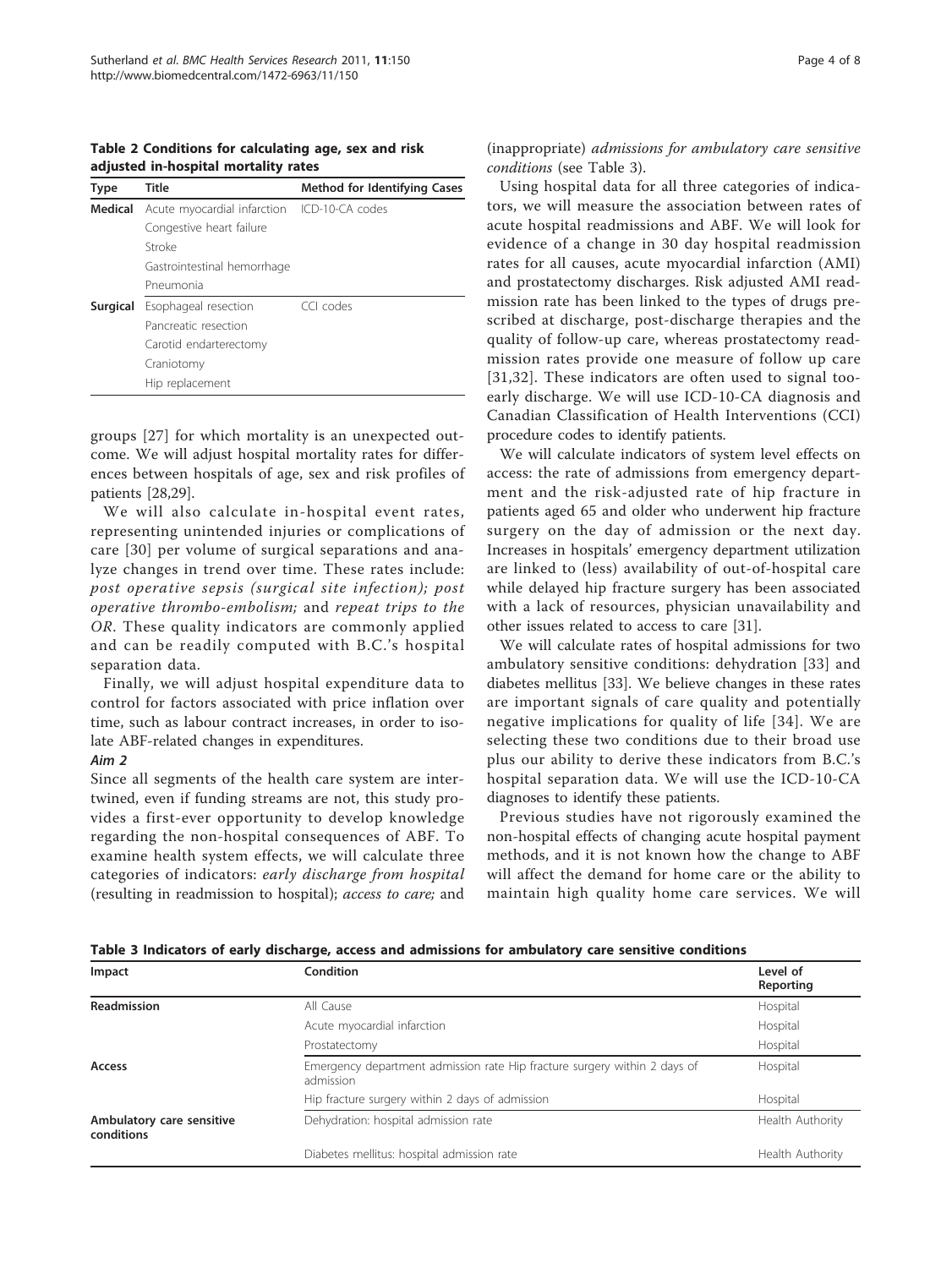calculate the number of new home care patients each month using the continuing care dataset, looking retrospectively to determine which patients are 'new' to home care as opposed to existing patients. Changes in the trend of the number of new home care patients will provide valuable insight into the acuity of patients discharged from acute care. Based on the cohort of home care patients, we will then calculate the number of readmissions to acute care from home care over time. This important signal of care quality may suggest increased pressure on home care services attributable to ABF.

To date, no published information describes the nature of change in use of physician services after implementation of ABF. Medical Services Plan data allow us to determine the amount of all fee-for-service physician payments. For each acute discharge, we will link the amount of physician payments in the 30-day period following the incident discharge (including readmissions). Total physician expenditures will be linked to hospital data and registry data to enable our analytic dataset to be able to be analyzed over time and for specific conditions (see Table [3](#page-3-0)). To isolate changes of physician utilization from physician payments over time, we will draw on work currently being undertaken at the Centre for Health Services and Policy Research (CHSPR) on a separate study to remove the effects of fee changes from physician fees.

## Data Resources and Variable Construction

The analytic dataset for Aim 1 (internal to the hospital) will be derived from acute and outpatient DAD hospitalizations linked to the registry data. The dataset will include the following variables: month and year of discharge, CMG, CIHI-defined age group, hospital, region of residence (HA), length of stay (LOS), ICD-10-CA codes, indicator of death, and Adjusted Clinical Groups (a measure of health status [[28](#page-7-0)]). The number of inpatient separations per year, for the conditions to be studied (Table [1\)](#page-2-0), is expected to exceed 5,000. We will analyze hospital separations over the period from fiscal year 2005/2006 through to, and including, 2012/2013, to ensure consistent application of CMG+ across all years.

We will consider the effect of data quality and completeness on the results. The most recent multi-stage randomized studies of DAD data quality, which involve clinical chart re-abstractions, have been conducted by CIHI and have found the majority of data elements in the DAD are accurately reported [[35\]](#page-7-0), with comorbidity reporting being an important exception. We will use the results of these studies to exclude those ICD-10-CA codes susceptible to being affected by coding practice changes. Further, we will link Medical Services Plan data to hospital separation data to evaluate completeness of reporting (a means to validate procedure information in the DAD).

One comprehensive analytic dataset will be created for Aim 2 (external to the hospital) for the years 2005/2006 through 2012/2013. This analytic dataset will be the product of linking acute hospital, registry and continuing care datasets with summarized physician fee-for-service expenditure data. The hospital data will be used to calculate rates of: readmission, admissions from the emergency department and ambulatory care sensitive admissions. The analytic dataset will include admission date, CMG, hospital, region of residence, ICD-10-CA codes, procedure date and whether the patient was admitted from the ED. Readmissions at separate hospitals will be attributed back to the incident hospitalization. The analytic dataset will include an indicator variable to represent incident cases of new home care in the period immediately following discharge from acute care. A variable representing the amount of physician services will be determined from the physician fee-forservice Medical Services Plan (MSP) data linked to patient data.

We recognize that approximately 20% of physicians are not paid by on a fee-for-service basis, so we will limit our inferences to physicians and expenditures paid by fee-for-service as we expect salaried physicians to be less likely to be affected by the incentives of ABF. We will identify those physicians paid primarily by fee-forservice using an information resource being developed at CHSPR for a separate project.

## Analysis

Initially, we will provide descriptive analyses of the overall trend in provincial LOS and case mix adjusted volume. We will then construct a multivariate zerotruncated Poisson regression model to identify factors associated with length of stay for each condition included in Table [1](#page-2-0). The dependent variable, length of stay of patient  $i$ , is  $Y_i$ . The regression model effects include: hospital and patient level effects,  $X_i$ , (such as age and ACG). Hospital level clustering will be incorporated into the model. The model is:

$$
Y_i = Poisson(\lambda_i), \quad Y_i > 0
$$
  

$$
log(\lambda_i) = \alpha + X_i\beta + \gamma \cdot time_i + \theta \cdot policy_i + \tau \cdot policy_i \cdot time_i
$$

where time and policy (and interaction between time and policy) represent study month (1,2,3...) and an indicator variable for ABF, respectively.

If the MoHS changes ABF policy during the study period (e.g., to 30% of acute funding), we will change the parameterization of the model to reflect the change. The parameters of interest are  $θ$  and τ, where  $θ$  represents an immediate change in the length of stay and  $\tau$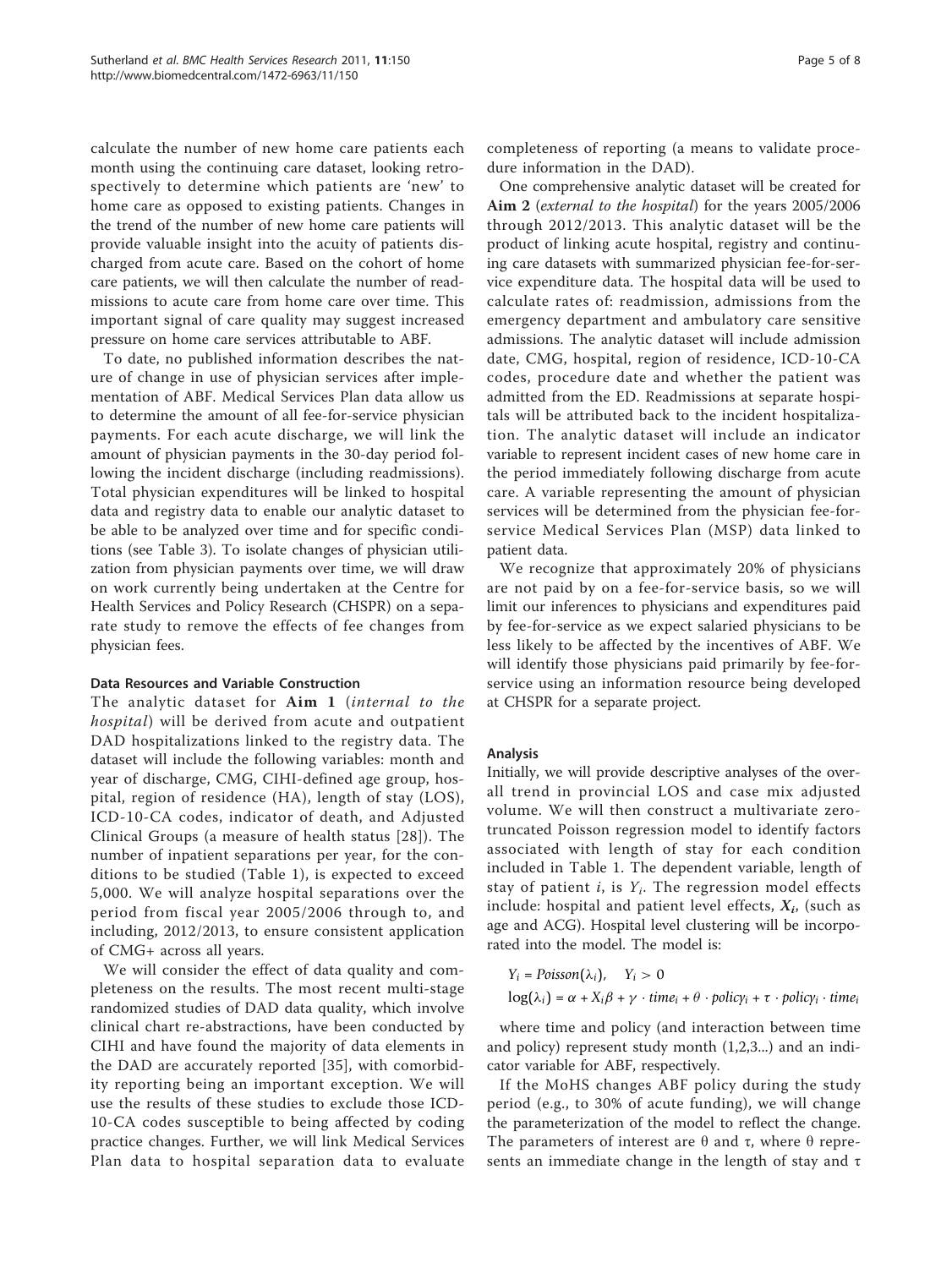represents a change in the trend in length of stay. The results will be presented as absolute and relative changes to facilitate interpretation. While we are confident these methods are appropriate for the data and the questions being addressed, if small sample sizes inhibit analysis, we will explore composite measures (which combine multiple conditions) for standardized rates [[36-38\]](#page-7-0).

We will use a linear regression model to examine the relationship between ABF and hospitals' case mix adjusted volume of cases (transformed for normality if needed). The dependent variable,  $Y_i$ , is the hospital's monthly number of case mix adjusted cases. Repeated measures (clustering) on hospitals over time will be incorporated into the model through  $X_i$ , a vector of hospital effects. The regression equation is written:

$$
Y_i = \alpha + X_i \beta + \gamma \cdot time_i + \theta \cdot policy_i + \tau \cdot policy_i \cdot time_i + \epsilon_i
$$

where the parameters of interest are change in level (θ) and change in trend (τ). We will construct a regression model for overall weighted cases plus a separate regression model for each condition included in Table [1](#page-2-0).

We will model the number of in-hospital medical and surgical deaths,  $Y_i$ , (as described in Table [2](#page-3-0)) relative to the total number of separations,  $N_i$ , using a Poisson model for count data. The vector  $X_i$  will include hospital effects and adjust for repeated measurements on the same hospital. The regression model is written:

 $Y_i = Poisson(\lambda_i N_i)$ *Ni* = *Total separations*  $log(\lambda_i) = \alpha + X_i\beta + \gamma \cdot time_i + \theta \cdot policy_i + \tau \cdot policy_i \cdot time_i$ 

The parameters of interest are those associated with immediate change in the number of deaths (relative to the number of discharges,  $N_i$ ) and a change in the trend of number of deaths. We will explore the use of zeroinflated Poisson (ZIP) models if we find an abundance of counts of 0.

Similar to the approaches described above, we will use a linear regression model (suitably transformed for normality) to detect changes in hospital expenditures associated with ABF implementation (including adjustments for effects of inflation) and controlling for repeated measures on hospitals.

Following published methods for calculating hospital readmission rates [[31\]](#page-7-0), we will calculate overall readmission rates using a multivariate Poisson model for count data, controlling for repeated measures on hospitals. We will also construct separate models for the conditions listed in Table [3.](#page-3-0) The regression models of monthly hospital readmission rates will include effects for hospital, time and a binary variable for ABF. The parameters of interest represent immediate change in readmission and change in trend over time.

We will use a linear regression model to examine the relationship between the number of (monthly) new home care patients and ABF. The unit of observation will be the number of new home care patients within an HA and we will control for repeated measures over time. The effects of primary interest are those associated with immediate change in new home care patients and a change in the trend of home care patients. Given stable monthly count data at the HA-level, we expect to be powered able to detect moderate and large sized effects.

Similar to the methods described above, we will model the number of monthly readmissions to acute care from home care using a Poisson model for count data and adjust for HA and hospital effects. The parameters of interest are those associated with immediate change in the number of readmissions to acute care from home care and a change in the trend of number of readmissions.

We will also use a log-transformed model to examine the association between patients' fee-for-service physician expenditures (fee-adjusted) over time, and implementation of ABF. The regression equation for patients' fee-for-service, fee-adjusted, physician expenditures is written:

$$
Y_i = \alpha + X_i \beta + \gamma \cdot time_i + \theta \cdot policy_i + \tau \cdot policy_i \cdot time_i + \epsilon_i
$$

where the parameters of interest are change in level (θ) and change in trend (τ). The vector  $X_i$  will include effects to control for repeated measures on physicians and hospitals plus will adjust for patient level effects, such as age and comorbidity burden (derived from CMG).

## **Discussion**

The examination of hospital and non-hospital effects of the implementation of ABF in B.C. is both critical and timely given the high public profile of the "sustainability" of the health care system, the large cost footprint represented by acute care hospitals, and the mushrooming interest in ABF across Canada. For the MoHS, the policy rationale for ABF - to increase hospital efficiency while holding the line on aggregate expenditures - is clear: regional HA block operating grants fail to create the incentives for hospital-derived efficiencies that ABF may provide.

If B.C.'s policy-makers are to assess the extent to which their objective of increasing hospital efficiencies without sacrificing quality has been achieved, it is critical that they be able to monitor effects of ABF on a timely basis. While from a policy perspective, this proposed work will help position the MoHS to ensure its objectives are met, the overall goal of this research is to examine the impact of ABF not just on hospital activity, but more broadly on the health care system overall.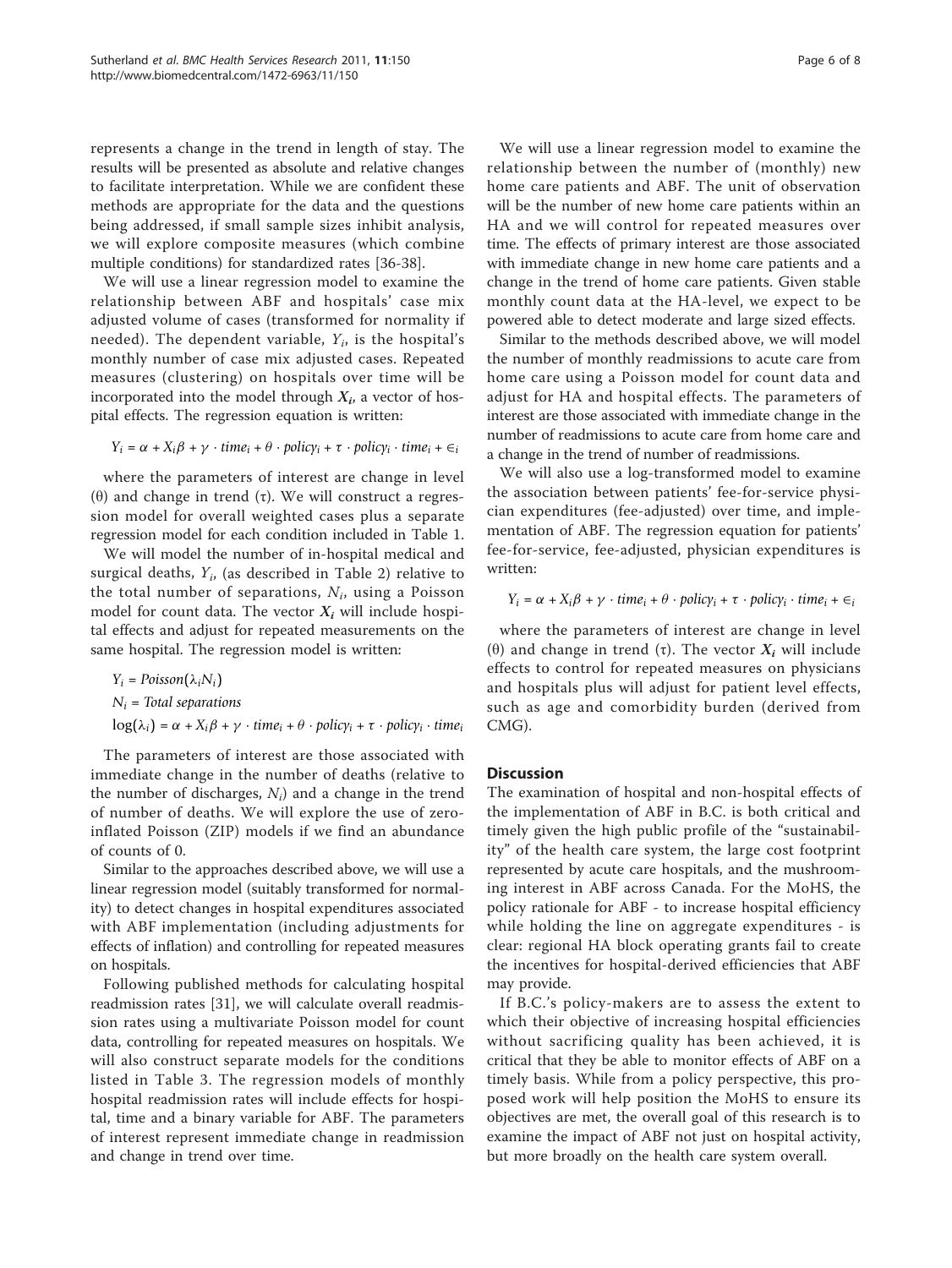#### <span id="page-6-0"></span>Study Limitations

While we are leveraging the natural experiment of a significant change in hospital funding, we are limited in the type of study design we can use. Since the MoHS' ABF initiative includes all hospitals, it is not possible to 'randomize' hospitals to ABF and non-ABF groups as to isolate the effect of the implementation of ABF. We are not including another province's hospitals to act as a 'control' group due to the potential confounding from reporting differences between provinces, hospital funding policy changes in other provinces and the potentially insurmountable problems associated with, but undoubtedly lengthy time required to, securing data access in multiple provinces. Given these constraints, a longitudinal design is the strongest possible design. Our study will be limited to administrative datasets, precluding the use of detailed clinical data that might inform our analyses.

# Potential Contributions and Significance

This project represents a unique opportunity to examine the health care system during a time of significant policy change in B.C. that will have implications for health system funding across Canada. This project will lay a solid foundation upon which to build future projects, including the development and integration of outcome and quality indicators into health system performance measurement in B.C.

This study represents a unique opportunity to leverage the natural policy experiment occurring in B.C. and will contribute to understanding the dynamics underlying the most significant and expensive segments of our health care system. By the end of the study, we expect to propose a series of policy recommendations as they relate to monitoring health system use within a new framework for hospital funding. The insight gained from these activities will be of high value to all Canadians.

#### Funding Acknowledgements

This study is supported by an operating grant from the Canadian Institutes of Health Research (MOP-222280-HS1-CAAA-115583), "British Columbia Hospitals: Examination and Assessment of Payment Reform (B-CHeaPR)", P.I. Jason Sutherland)

#### Authors' contributions

JS is responsible for the intellectual content of the study proposal; he conceived, developed, and articulated the conceptual framework, study design and statistical analysis of data. JS was the primary author of the funded study proposal and gave his final approval of the version to be submitted. KM made substantial contributions to the study design and study proposal drafts. ML made substantial contributions to the study design and study proposal drafts. MB made substantial contributions to the study design, study proposal drafts and gave his final approval of the version to be submitted. TC compiled and edited the study proposal for publication. All authors have read approved the final manuscript.

#### Competing interests

The authors declare that they have no competing interests.

#### Received: 2 May 2011 Accepted: 24 June 2011 Published: 24 June 2011

- References 1. Canadian Institute for Health Information: National Health Expenditure Database Ottawa: Canadian Institute for Health Information; 2009.
- 2. Moreno-Serra R, Wagstaff A: System-wide impacts of hospital payment reforms, evidence from central and eastern Europe and central Asia, Policy research paper 4987 Washington: Development Research Group, Human Development and Public Services Team, The World Bank; 2009.
- 3. Street A, Vitikainen K, Bjorvatn A, Hvenengaard A: Introducing activity-based financing: a review of experience in Australia, Denmark, Norway and Sweden York: Centre for Health Economics; 2007.
- 4. Busse R, Schreyögg J, Smith P: [Hospital case payment systems in Europe.](http://www.ncbi.nlm.nih.gov/pubmed/17016926?dopt=Abstract) Health Care Management Science 2006, 9(3):211-213.
- 5. McKillop I, Pink GH, Johnson LM: The financial management of acute care in Canada, A review of funding, performance monitoring and reporting practices Ottawa: Canadian Institute for Health Information; 2001.
- 6. Kondro W: CMA transformation initiative scrutinized. Canadian Medical Association Journal 2009, 181(8).
- 7. Kondro W: Full speed ahead for CMA's transformation train. Canadian Medical Association Journal 2009, 181(8).
- 8. Collier R: Activity-based hospital funding: boon or boondoggle? Canadian Medical Association Journal 2008, 178(11).
- 9. Kondro W: CMA president-elect focuses on patient-centred care. Canadian Medical Association Journal 2009, 181(8).
- 10. Maynard A, Bloor K: [Analysis: Will financial incentives and penalties](http://www.ncbi.nlm.nih.gov/pubmed/20093280?dopt=Abstract) [improve hospital care?](http://www.ncbi.nlm.nih.gov/pubmed/20093280?dopt=Abstract) British Medical Journal 2010, 340:c88.
- 11. Canadian Doctors for Medicare: Position on activity-based funding in Canadian hospitals and other surgical facilities.[\[http://www.](http://www.canadiandoctorsformedicare.ca/images/stories/ABF_Position_Paper_15OCT08.pdf) [canadiandoctorsformedicare.ca/images/stories/](http://www.canadiandoctorsformedicare.ca/images/stories/ABF_Position_Paper_15OCT08.pdf) [ABF\\_Position\\_Paper\\_15OCT08.pdf](http://www.canadiandoctorsformedicare.ca/images/stories/ABF_Position_Paper_15OCT08.pdf)].
- 12. Climenhaga DJ: David Climenhaga's Alberta Diary.[\[http://www.albertadiary.](http://www.albertadiary.ca/2009/11/whats-hurry-activity-based-funding-for.html) [ca/2009/11/whats-hurry-activity-based-funding-for.html](http://www.albertadiary.ca/2009/11/whats-hurry-activity-based-funding-for.html)].
- 13. Canadian Nurses Association: Position Statement: Financing Canada's Health System Ottawa: Canadian Nurses Association; 2009.
- 14. Coutts J, Thornhill J: [Service-based funding and pay for performance: will](http://www.ncbi.nlm.nih.gov/pubmed/19553761?dopt=Abstract) [incentive payments give Canadian healthcare the quality boost it](http://www.ncbi.nlm.nih.gov/pubmed/19553761?dopt=Abstract) [needs?](http://www.ncbi.nlm.nih.gov/pubmed/19553761?dopt=Abstract) Healthcare Quarterly 2009, 12(3):42-49.
- 15. Canadian Institute for Health Information: Exploring the 70/30 split: how Canada's health care system is financed Ottawa: Canadian Institute for Health Information; 2005.
- 16. Providence Health Care. [[http://www.providencehealthcare.org/](http://www.providencehealthcare.org/EDP_Success.htm) [EDP\\_Success.htm](http://www.providencehealthcare.org/EDP_Success.htm)].
- 17. Joint Policy and Planning Committee: Integrated population based allocation formula Reference document RD#9-8 Toronto: Joint Policy and Planning Committee; 2001.
- 18. Preyra C: [Coding response to a case mix measurement system](http://www.ncbi.nlm.nih.gov/pubmed/15230940?dopt=Abstract) [based on multiple diagnoses.](http://www.ncbi.nlm.nih.gov/pubmed/15230940?dopt=Abstract) Health Services Research 2004, 39(4):1027-1046.
- 19. Canadian Institute for Health Information: Coding variations in the Discharge Abstract Database (DAD) Data; FY 1996-1997 to 2000-2001 Ottawa: Canadian Institute for Health Information; 2003.
- 20. Fetter RB, Shin Y, et al: [Case mix definition by diagnosis related groups.](http://www.ncbi.nlm.nih.gov/pubmed/7412424?dopt=Abstract) Medical Care 1980, 18:1-53, S(2).
- 21. France FHR: [Case mix use in 25 countries: a migration success but](http://www.ncbi.nlm.nih.gov/pubmed/12909172?dopt=Abstract) [international comparisons failure.](http://www.ncbi.nlm.nih.gov/pubmed/12909172?dopt=Abstract) International Journal of Medical Informatics 2003, 70(2-3):215-219.
- 22. Reid B, Sutch S: [Comparing diagnosis-related group systems to identify](http://www.ncbi.nlm.nih.gov/pubmed/18276032?dopt=Abstract) [design improvements.](http://www.ncbi.nlm.nih.gov/pubmed/18276032?dopt=Abstract) Health Policy 2008, 87:82-91.
- 23. Canadian Institute for Health Information: DAD resource intensity weights (RIW) and expected length of stay (ELOS) for CMG+ 2008 Ottawa: Canadian Institute for Health Information; 2008.
- 24. The Dartmouth Institute for Health Policy and Clinical Practice: Tracking the Care of Patients with Severe Chronic Illness: The Dartmouth Atlas of Health Care 2008 Lebanon: The Dartmouth Institute for Health Policy and Clinical Practice; 2008.
- 25. Agency for Healthcare Research and Quality: AHRQ Quality Indicators. [[http://www.qualityindicators.ahrq.gov/\]](http://www.qualityindicators.ahrq.gov/).
- 26. De Vos M, Graaffmans W, Kooistra M, Meijboom B, Van Der Voort P, Westert G: [Using quality indicators to improve hospital care: a review of](http://www.ncbi.nlm.nih.gov/pubmed/19155288?dopt=Abstract) [the literature.](http://www.ncbi.nlm.nih.gov/pubmed/19155288?dopt=Abstract) International Journal for Quality in Health Care 2009, 21(2):119-12.